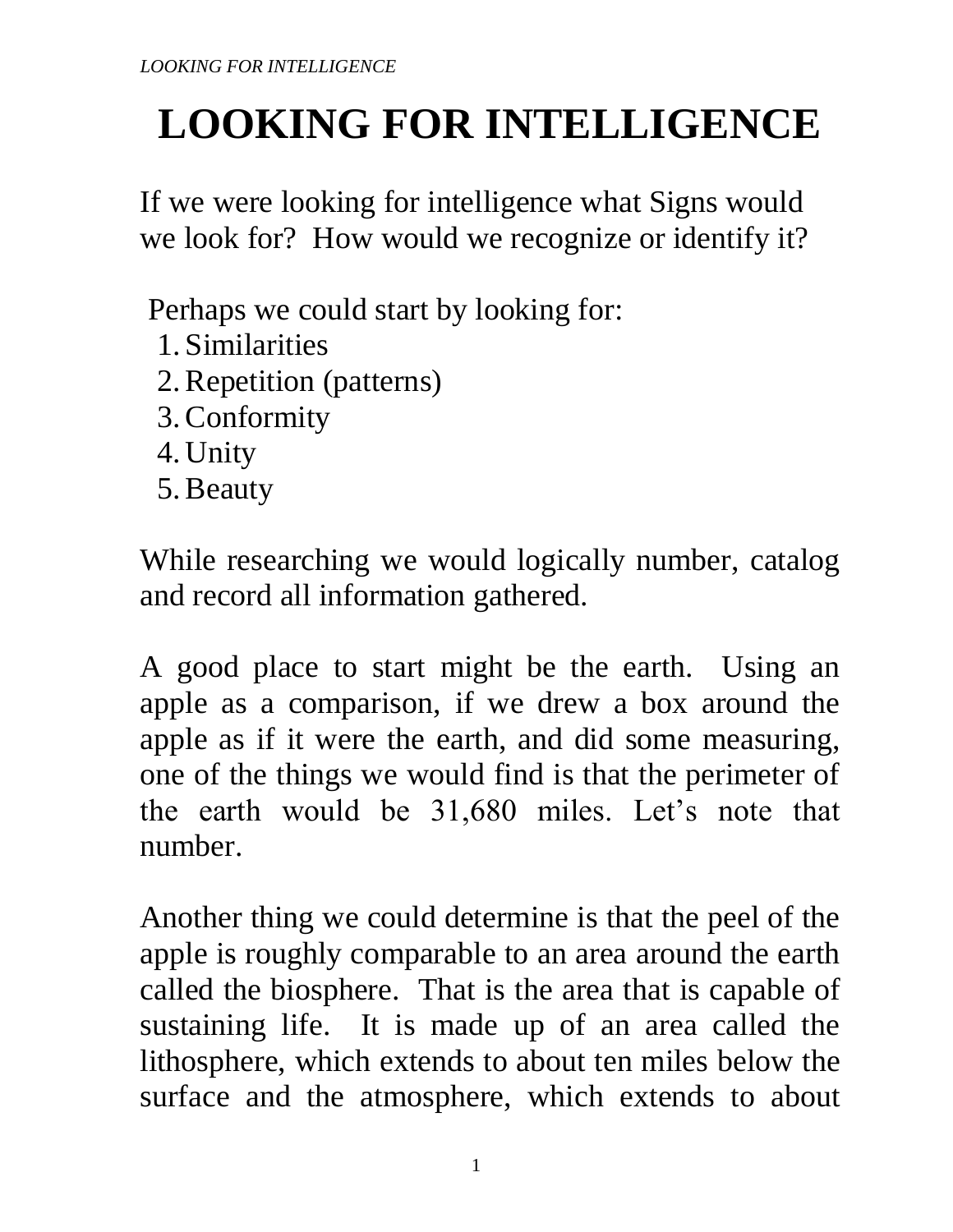fifty miles above the earth. Here, at this point, there is a very thin layer called the mesopause, which acts as though it was a thermal balloon, or tent. Beyond these limits it is not possible for an organism to continue to live on its own.

If we convert the sixty miles of the biosphere to feet (60 x 5280) it would equal 316,800 feet. Do we detect a similarity here?

The location of the earth in relation to the sun is extremely important to life, as a small shift one way or the other could either freeze all life or burn it to a crisp. However, the mean distance between the earth and the sun is determined to be 93 million miles.

If we convert those miles to feet we have 49,104 feet, (93 x  $528 = 49,104$ ) plus a truckload of zeros. Let's dump the zeros as they are not necessary for our purpose at this time. Now let's convert the feet to inches, we have (49,104 x 12) 589,248 inches.

I don't know why, but if you divide those inches by the speed of light we come up with 3168. Maybe it has something to do with Christ being the *light of the world* and the *light of life,* as mentioned in John 8:12. However, we have discovered a repetition of 3168.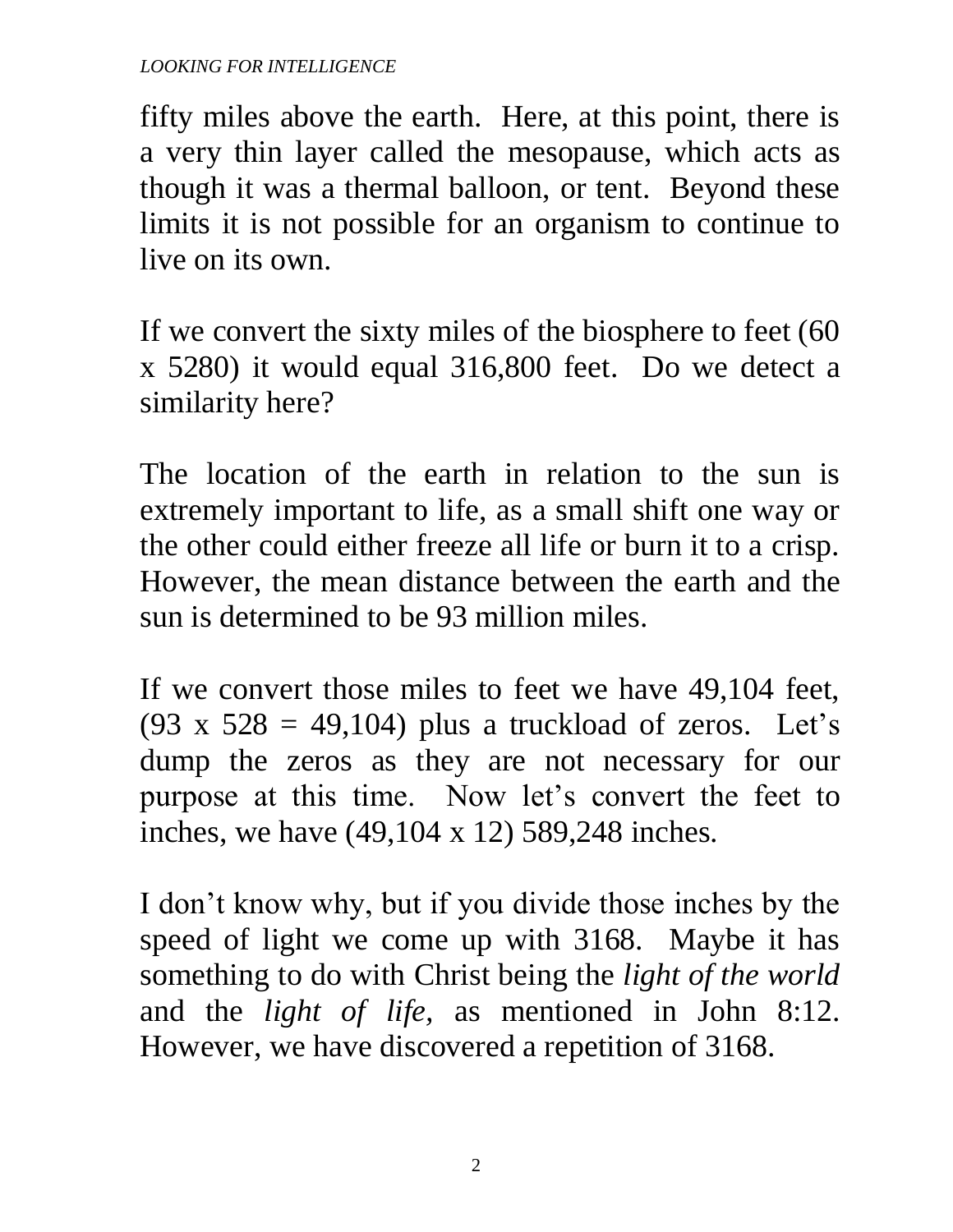The Encyclopedia Britannica lists the mean distance that light travels from the sun to each of the nine planets as totaling 9,954 (no zeros). If we used this number to represent a giant ball encasing our entire solar system, then a line directly through its middle would measure 3,168.

Are we developing a consistency here?

The moon is very important to the earth, among other things; it acts as a protective shield against meteors striking it. They travel together as a unit around the sun. If we then treat them as a unit and add their perimeters together, we come up with 31,680. A pattern seems to be developing with the number 3168.

The Bible tells us of cities of refuge that would offer protection for a person who had inadvertently killed someone. These cities were to be of a very definite size. They were to be measured by using the Sumerian cubit, which equaled 19.8 inches. Their perimeter was to be 16000 cubits. Reduced to inches it comes out to be 316,800 inches. Without the zeros we again have 3168.

We are told of Ezekiel's city that was measured with a reed. A reed equaled six great cubits. A great cubit was a Babylonian cubit plus a hand breath. This would be comparable to 1.76 feet. Six of these would be 10.56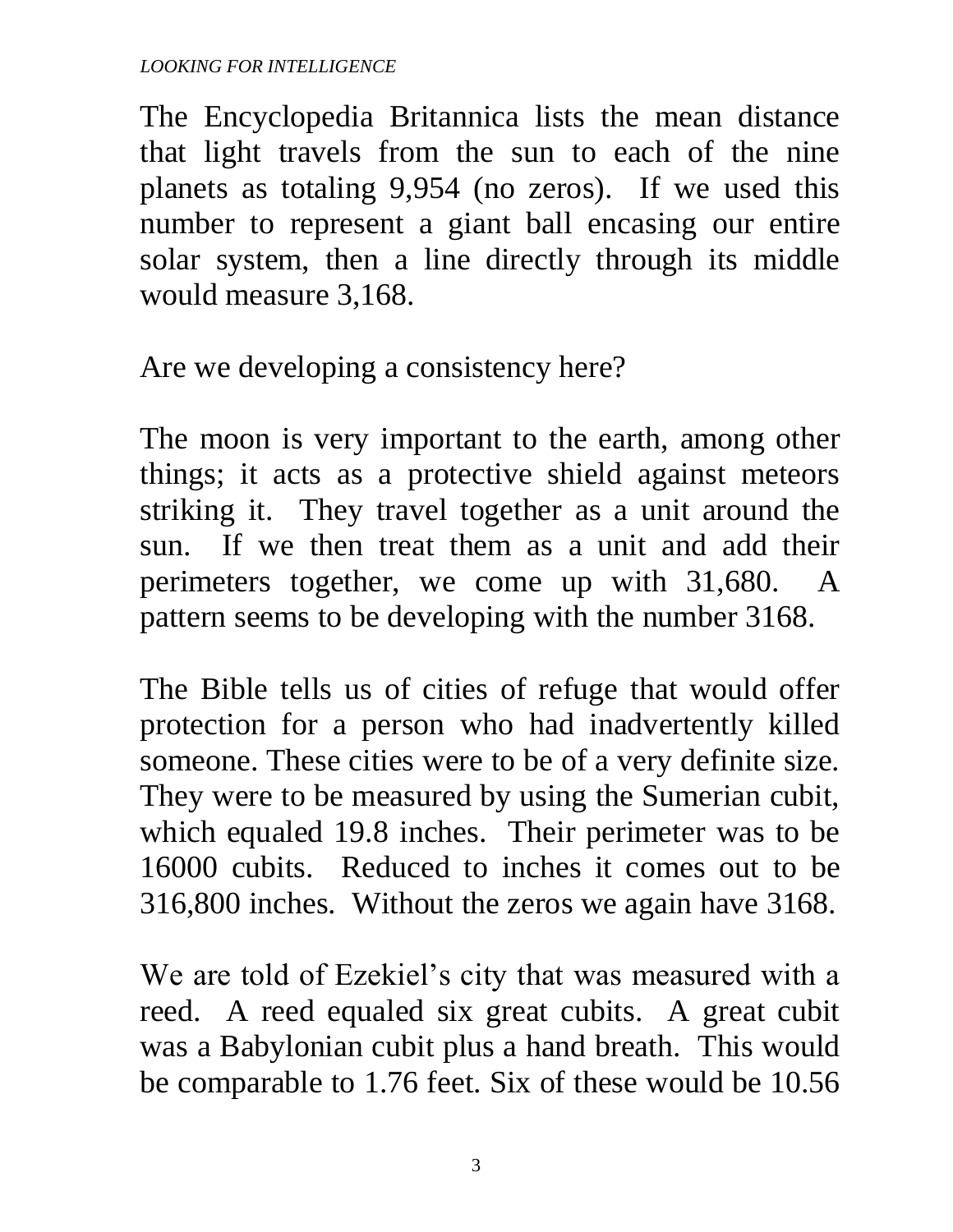feet. The perimeter of this city was to be 18,000 great cubits,  $18,000 \times 1.76 = 31,680$  feet.

What is it with this number 3168?

If we applied 3168 to the corresponding number of the latitude of the earth, we find that exactly at  $31.68^\circ$  N. latitude, there is a small insignificant village. The name of this little town is -- can you believe this? Bethlehem.

Are we beginning to find similarities, patterns and maybe even some conformity here?

Let's do one more. We have all heard of the New Jerusalem. Its height is to be equal to its width and length, thus a cube. Each side will be 12,000 furlongs; there are 660 feet in a furlong. Thus 660 x  $12,000 =$ 7,920,000 per side multiplied by four gives a perimeter of 31,680,000 feet. There is evidence to show that it is actually a sphere that simply fits within those measurements.

Did you notice a similarity between the New Jerusalem and the size of the earth? The perimeter of the earth is 31,680 miles and the New Jerusalem to be 31,680,000 feet? Could it be that the New Jerusalem is to be an exact image of the earth?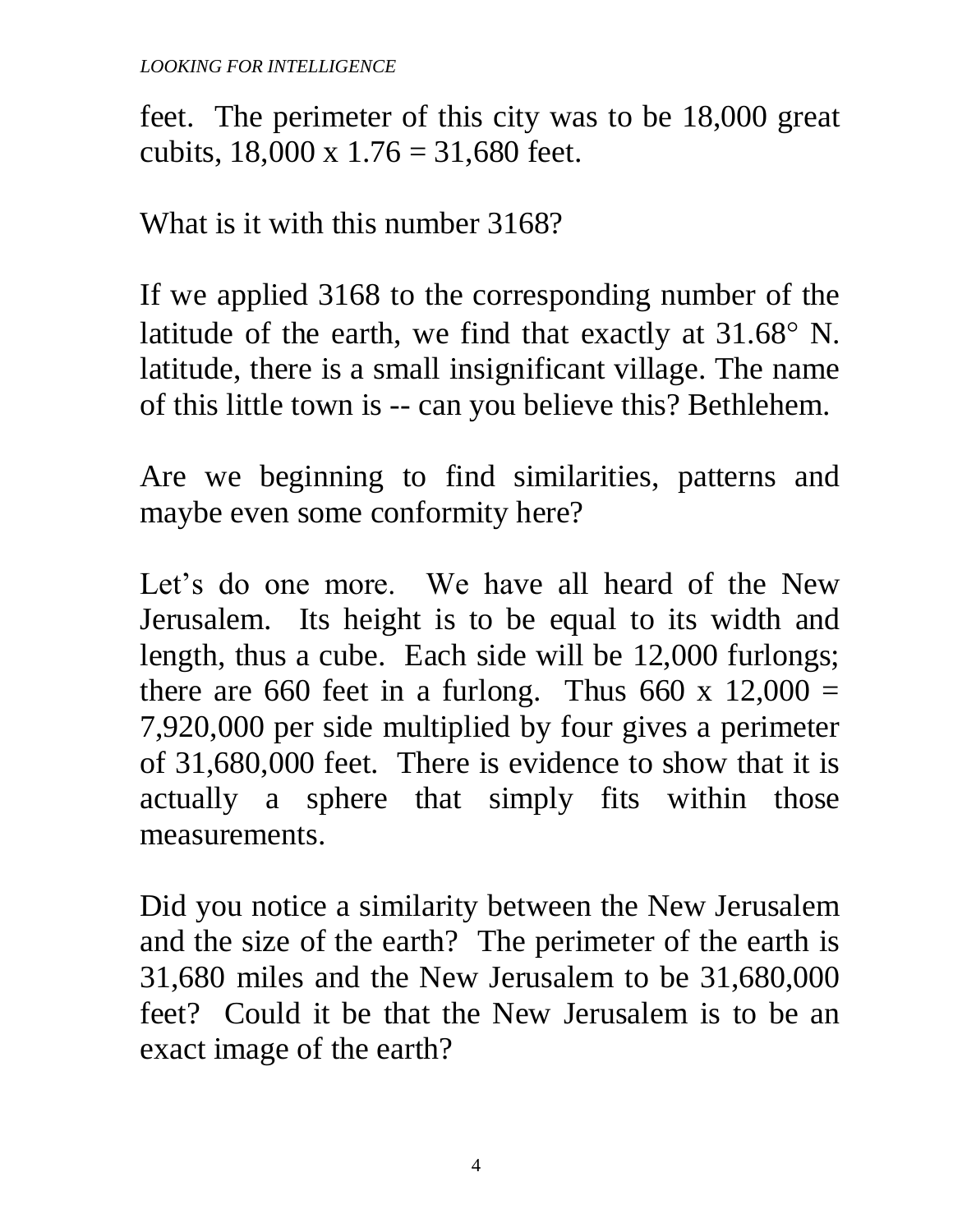There is a certain ratio in mathematics described as the Divine Proportion, which will consistently produce an exact image of the whole. That ratio is 1 to 1.618 *(rounded off).* If you draw a line of any length and label it A to B, then under it draw another line the same length but divide it at the Divine Proportion, you will find that you have a tri-division of the whole with each part being an exact image of the whole, but smaller.

| THE FATHER     |                        |  |
|----------------|------------------------|--|
| THE SON OF GOD | $C$ THE SON OF MAN $B$ |  |

By tri-viding we have three that are two, which is one. "Hear O Israel, the Lord our God is one" (Deut 6:4). The smaller is the image of the larger. There is no other number by which you can divide a line and get these same results.

Jesus said, "If you have seen me you have seen the Father," John 14:8. Is this not Unity? The human Jesus (the son of man) is to the Divine Jesus (the son of God) as the Divine Jesus is to God (the Father or the whole) John 1:1.

Jesus is the exact image of the Father. We were created in the image of God, and had we not fallen we would have been in that position between "C" and "B", but we are no longer that perfect image of God. We lost our position. Jesus has come to restore that which was lost.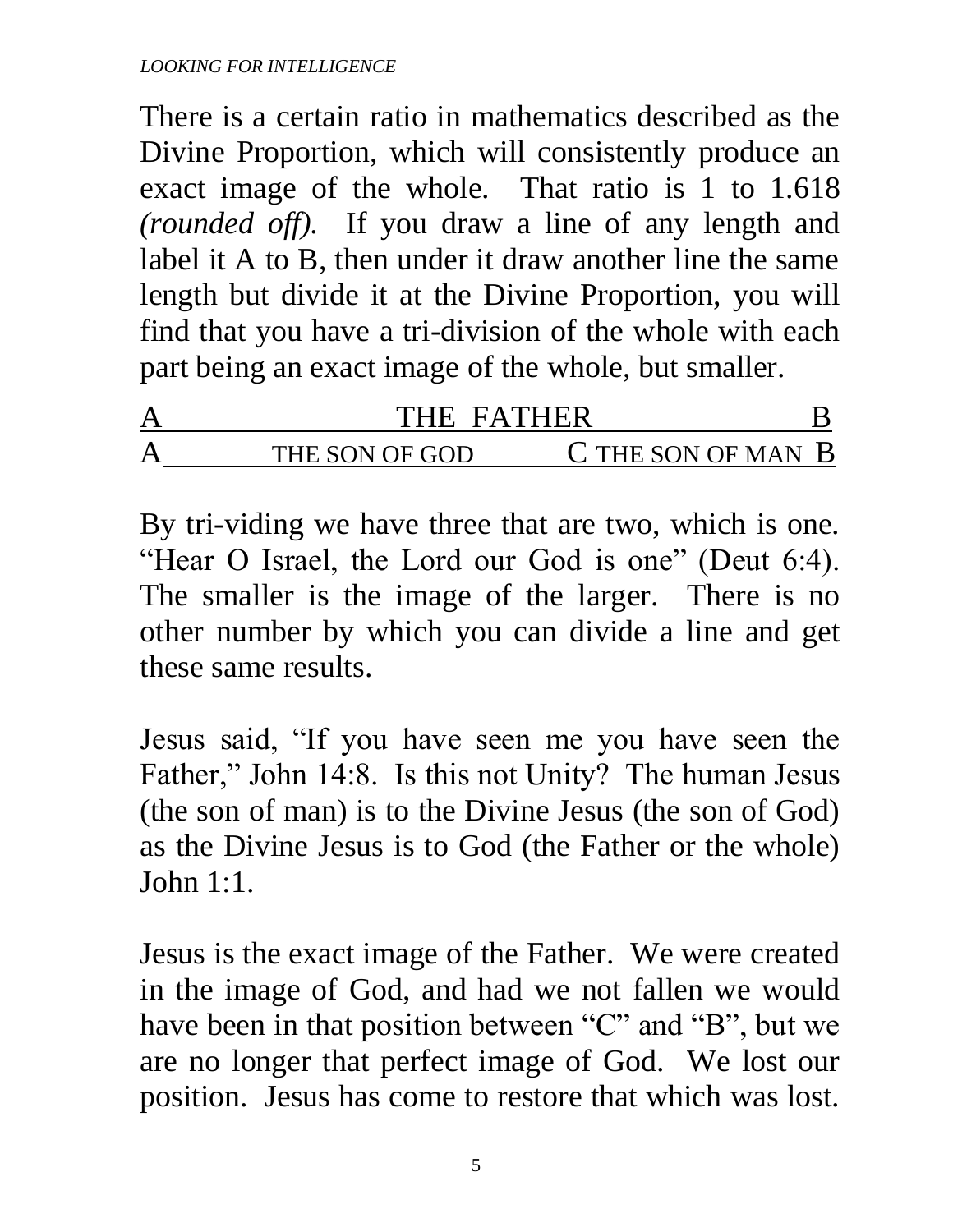His prayer to the Father in John 17 further illustrates our restored position. We also will be one with God.

The Divine proportion is a universal constant of design, a unity that is used and seen in the beauty of all things created. From the universe to our solar system to all things on earth, we find the Divine Proportion. We see it in flowers, in rocks, in animals, even our own body. Every part of our body in relation to its other parts displays the ratio of the Divine Proportion.

This ratio even exists in the sound we hear in the seven notes of our musical scale. Strike any note on the piano, go either direction five notes and you are at the Divine Proportion. It is known as the "Chord of Triumph". It's a beautiful, harmonious sound, but more than that, look at where it breaks into a series of sevens. Compare that to the history of mankind and we find that at the end of four thousand years, just at the beginning of the fifth millennium, Jesus came and *triumphed* over Satan.  $(7 \div 1.618 = 4.326)$ , 1-2-3-4 $\sqrt{5}$ -6-7. It would seem that the Divine proportion truly is Divine.

Have we found unity and beauty?

But we still haven't solved the repetition of this mysterious number 3168. If we remember that both Hebrew and Greek languages used sounds to designate numbers, then we know that every letter in their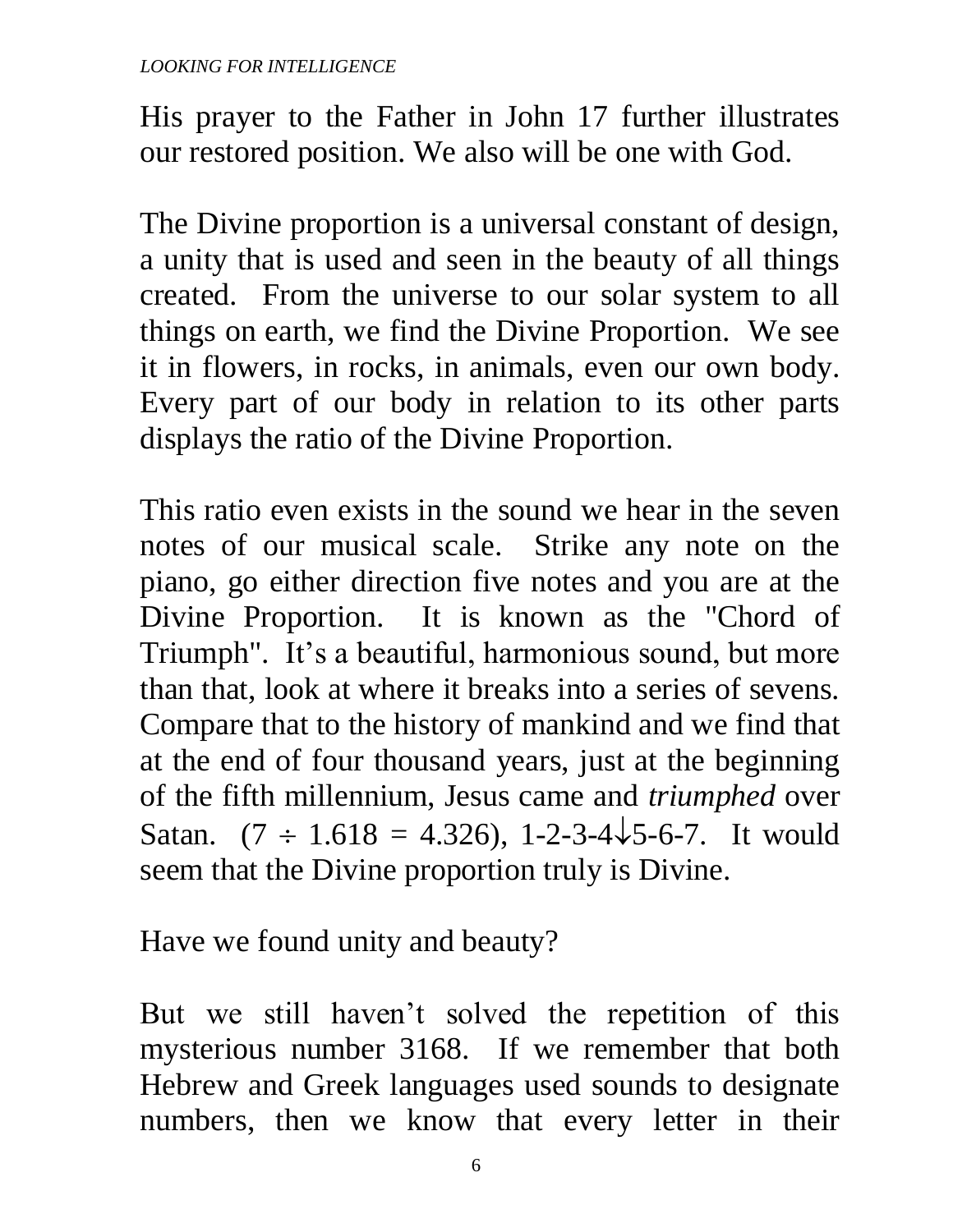alphabet represents a number. When we apply the letters represented by the numbers it will sometimes spell a word in either Greek or Hebrew. This procedure is called Gematria. Oddly, computer attempts to do this with other languages fail to turn up anything logical.

As it turns out, Lord = 800, Jesus = 888 and Christ = 1480, which totals to 3168, which equals, the "LORD JESUS CHRIST."

"O LORD our Lord, how excellent is thy name in all the earth" Ps. 8:9)!

"Do you not know? Have you not heard? Has it not been declared to you from the beginning? Have you not understood from the foundations of the earth? It is He who sits above the circle of the earth, and its inhabitants are like grasshoppers, (He) Who stretches out the heavens like a curtain and spreads them out like a tent to dwell in" (Isa. 40:21-23 NASU).

Also in Acts 17:28 TLB, "For in him we live and move and are! As one of your own poets says it, 'We are the sons of God."

Let's go back to  $31.68^\circ$  N latitude and read Micah 5:2, "But as for you, Bethlehem Ephratah, Too little to be among the clans of Judah, from you One will go forth for Me to be ruler in Israel.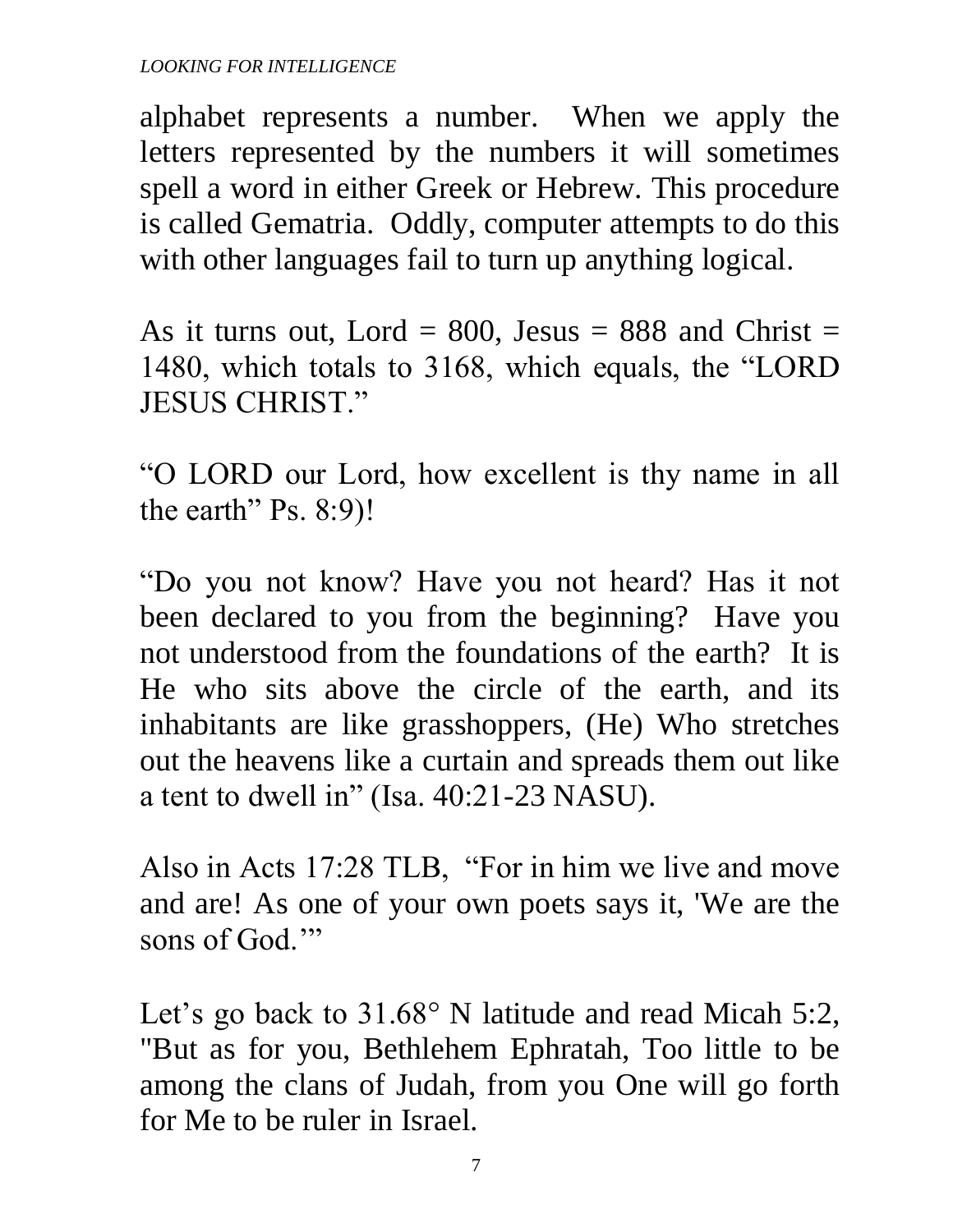"You Bethlehem Ephratah, you who are little," the gematria of these words adds up to 1958, insignificant until we divide by the Divine Proportion .618034 and we then get 3168.

The gematria for "mediator between God and men," equals 3168.

The gematria for "Son of man" equals 3168.

The gematria for; "the Lord shall be king over all the earth,"- equals 618, which is the Divine Proportion [.618] (Zechariah 14:9)

It would seem we have dipped the tip of our finger into an ocean of knowledge. We have hardly tapped into that vast reservoir of intelligence. There is so much more to learn, so much we don't know, how could any thinking person dismiss the obvious intelligence behind creation?

Even as little as we have learned in this short message, I think we can now ask the question:

"Have we found intelligence?" Are we intelligent enough to recognize it?

Can we see that the Son of man, who is the Son of God, is the mediator between God and man and that His victory is our victory? The blood of the Lamb of God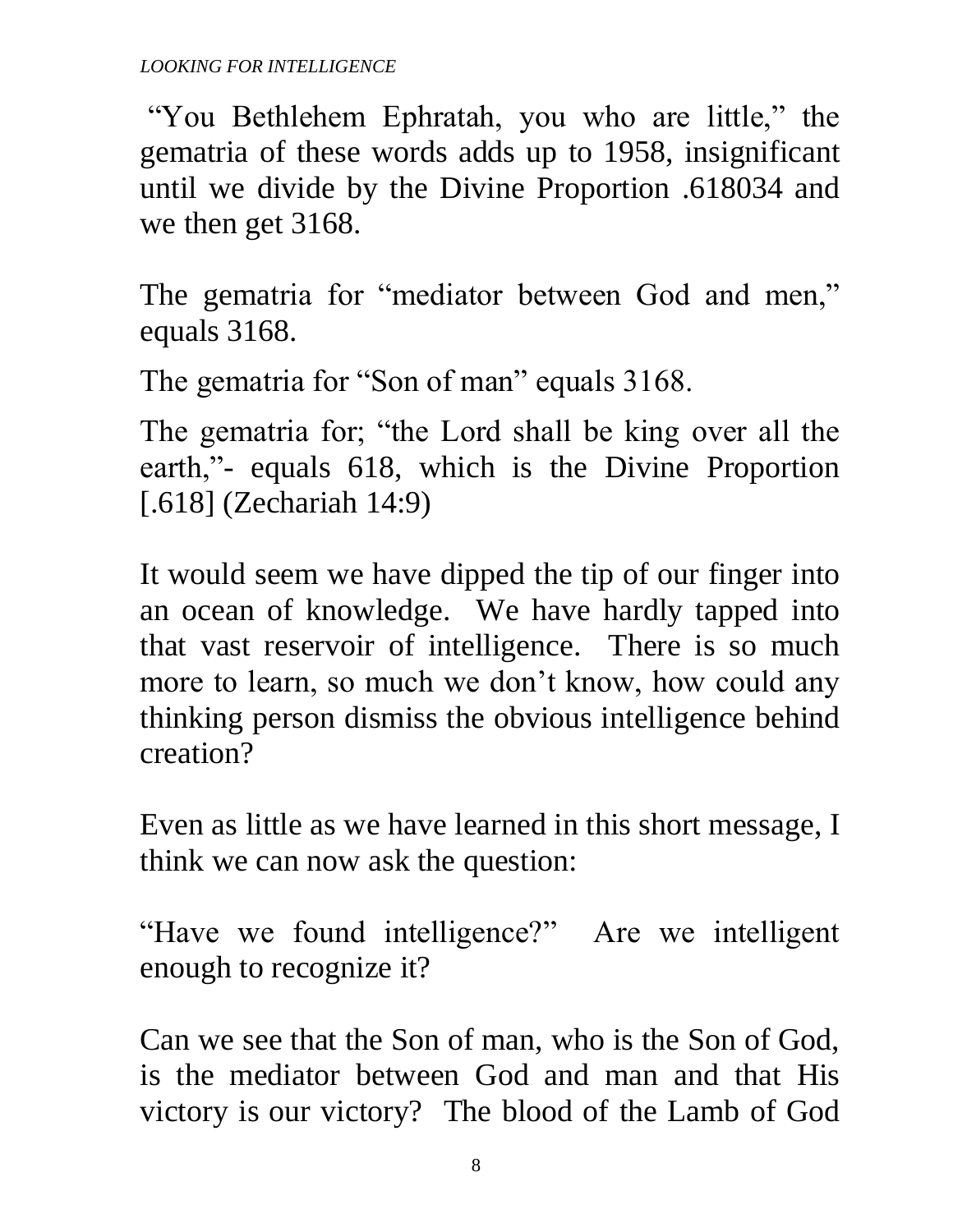has healed the breach, and the way to eternal life is open to all through our elder brother Jesus Christ.

We have seen a sample of order, unity, beauty and similarities in patterns and conformity. We have even gotten a glimpse of the position we fell from and the position to which we will be restored.

But, what is the designated way to this restoration?

God's book of knowledge tells us that there is only one way; and that is the way provided by the one who made it all possible, *Jesus Christ!* His doctrines are summarized for us in Hebrews 6:1-2. They are as follows: Repentance from your own dead works, faith toward God (Jesus Christ), baptism (immersion), laying on of hands (receiving the Holy Spirit), belief in the resurrections, eternal judgment and growing to perfection. By studying each of those seven doctrines in detail, from the Bible, you will move into the meat of the word; and find yourself at the feet of the ultimate intelligence of the universe.

Have we found intelligence? If so, the question now is, what are you going to do about it?

It's up to you!

 $\Box$ Del Leger, Pastor, Christian Church Of God, wwwccofgod.org, (970) 249-6857, [dlleger@montrose.net.](mailto:dlleger@montrose.net)  $\odot$  7/3/04 (Revised 2/1/13)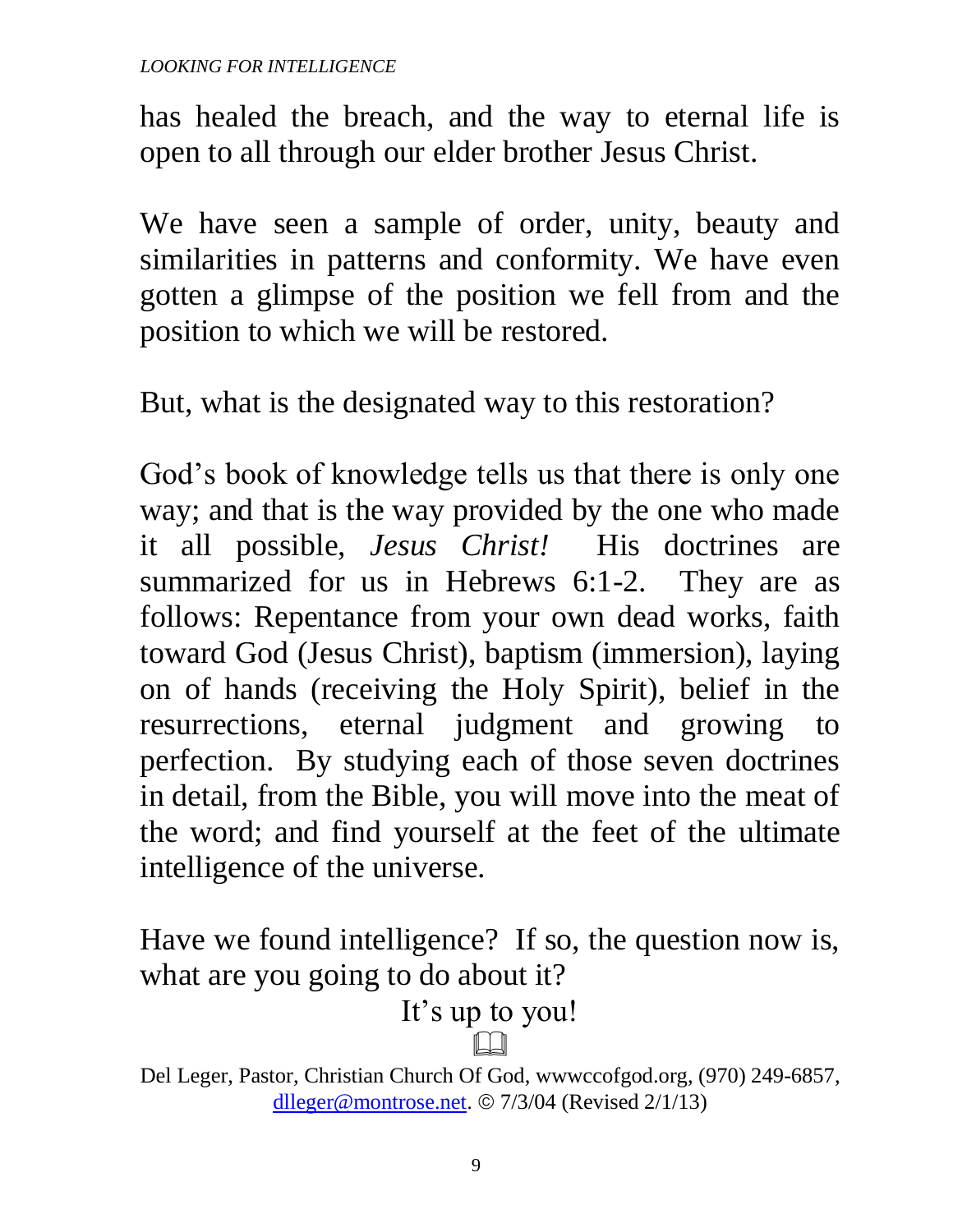# **Words to the wise from the book of wisdom.**

Ps. 104:24

"O LORD, how manifold are thy works! In wisdom hast thou made them all: the earth is full of thy riches."

Prov. 1:20-22

"Wisdom crieth without; she uttereth her voice in the streets:

"She crieth in the chief place of concourse, in the openings of the gates: in the city she uttereth her words, saying,

"How long, ye simple ones, will ye love simplicity? and the scorners delight in their scorning, and fools hate knowledge?"

Prov. 2:3-6

"Yea, if thou criest after knowledge, and liftest up thy voice for understanding;

"If thou seekest her as silver, and searchest for her as for hid treasures,

"Then shalt thou understand the fear of the LORD, and find the knowledge of God.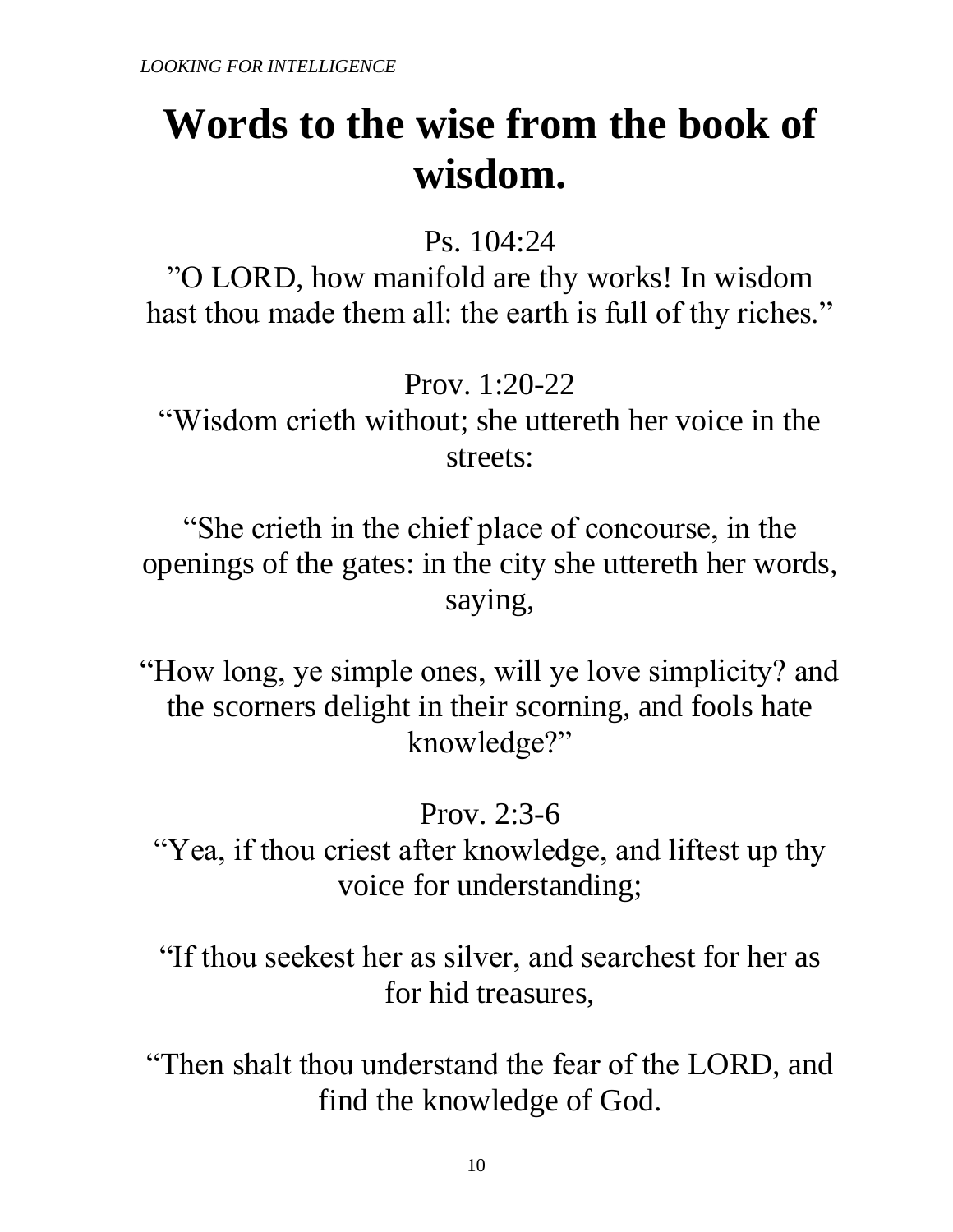"For the LORD giveth wisdom: out of his mouth cometh knowledge and understanding."

## Prov. 4:7

"Wisdom is the principal thing; therefore get wisdom : and with all thy getting get understanding."

## Prov. 8:10-11

"Receive my instruction, and not silver; and knowledge rather than choice gold.

"For wisdom is better than rubies; and all the things that may be desired are not to be compared to it."

## Deut. 29:29 AMP.

"The secret things belong unto the Lord our God, but the things which are revealed belong to us and to our children forever, that we may do all of the words of this law"

"It is the glory of God to conceal a thing: but the honour of kings is to search out a matter" (Prov. 25:2).

"O the depth of the riches both of the wisdom and knowledge of God! How unsearchable are his judgments, and his ways past finding out" (Rom. 11:33)!